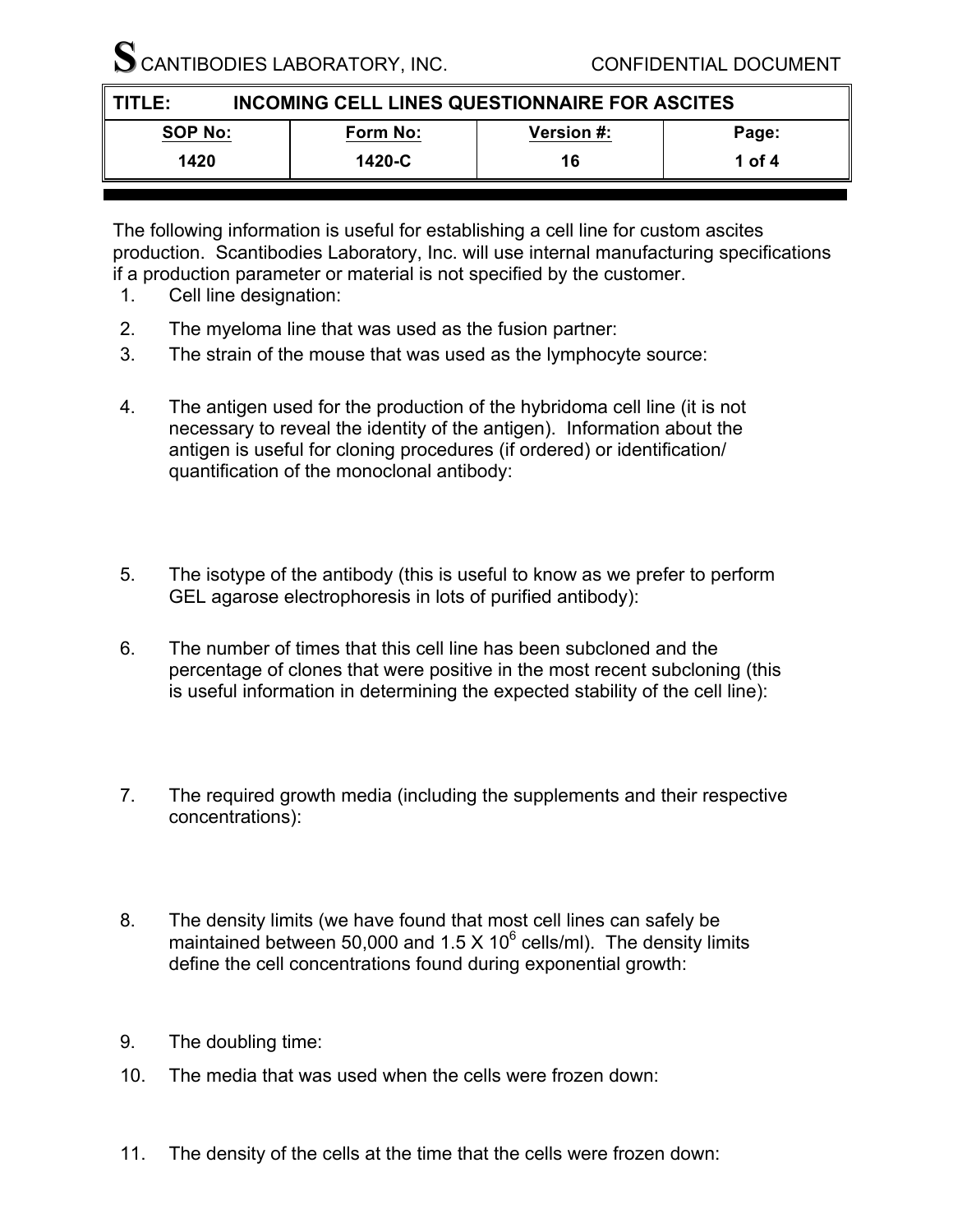SCANTIBODIES LABORATORY, INC. CONFIDENTIAL DOCUMENT

| INCOMING CELL LINES QUESTIONNAIRE FOR ASCITES<br>TITLE: |          |                   |          |
|---------------------------------------------------------|----------|-------------------|----------|
| <b>SOP No:</b>                                          | Form No: | <b>Version #:</b> | Page:    |
| 1420                                                    | 1420-C   | 16                | $2$ of 4 |

- 12. The strain of the mouse to be used for ascites production:
- 13. The number of cells that are to be injected per mouse (range):
- 14. The medium in which the cells are to be suspended when they are injected into the mice for ascites production (serum free media recommended):
- 15. The maximum time the cells can remain in culture from thawing the vial to inoculation into the mice.
- 16. The usual time period between the priming date and the date the cells are injected into the mice for ascites production:
- 17. The recommended age of the mice at priming (range):
- 18. The sex ratio of production mice:
- 19. The volume of ascites that is expected per mouse:
- 20. The average antibody concentration (mg/ml) to be expected in the ascites fluid:
- 21. This cell line has been tested for (check as appropriate):

| Bacterial contamination  | Date tested |
|--------------------------|-------------|
| Mycoplasma contamination | Date tested |

22. Is cell banking required? Circle all that apply:

Master Cell Bank (# of vials required?)

Working Cell Bank (# of vials required?)

(If cell banking is required please provide documentation for any testing indicated in Bacterial contamination and Mycoplasma contamination testing above)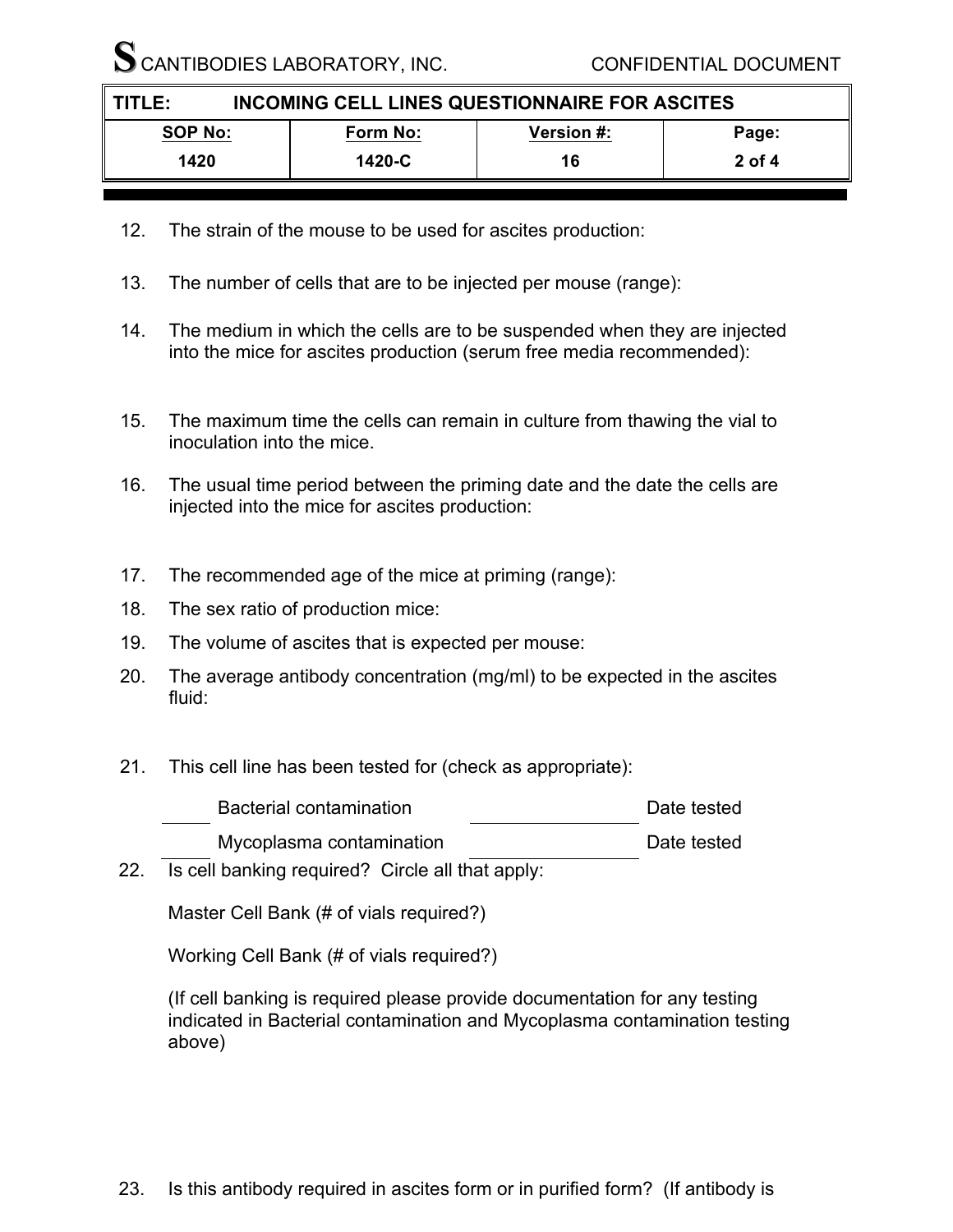SCANTIBODIES LABORATORY, INC. CONFIDENTIAL DOCUMENT

| INCOMING CELL LINES QUESTIONNAIRE FOR ASCITES<br>TITLE: |          |                   |        |
|---------------------------------------------------------|----------|-------------------|--------|
| <b>SOP No:</b>                                          | Form No: | <b>Version #:</b> | Page:  |
| 1420                                                    | 1420-C   | 16                | 3 of 4 |

required in purified form, also complete the sections below that are indicated for purification)

- 24. Preservative to be added to the ascites:
- 25. Bottling Requirements of the ascites:
- 26. Labeling Requirements of the ascites:
- 27. Other requirements or information for the production of the ascites:

## **Complete the following sections ONLY if purification is required**

- 28. What is the storage temperature of the purified antibody:
- 29. What is the final storage buffer formulation for the purified antibody:
- 30. What is the final concentration for the purified antibody (range):
- 31. Bottling requirements of the purified antibody:
- 32. What is the required volume/quantity per bottle:
- 33. What is the final pH of the purified antibody (range):
- 34. What is the final purity and method for the purified antibody:
- 35. Labeling requirements of the purified antibody: